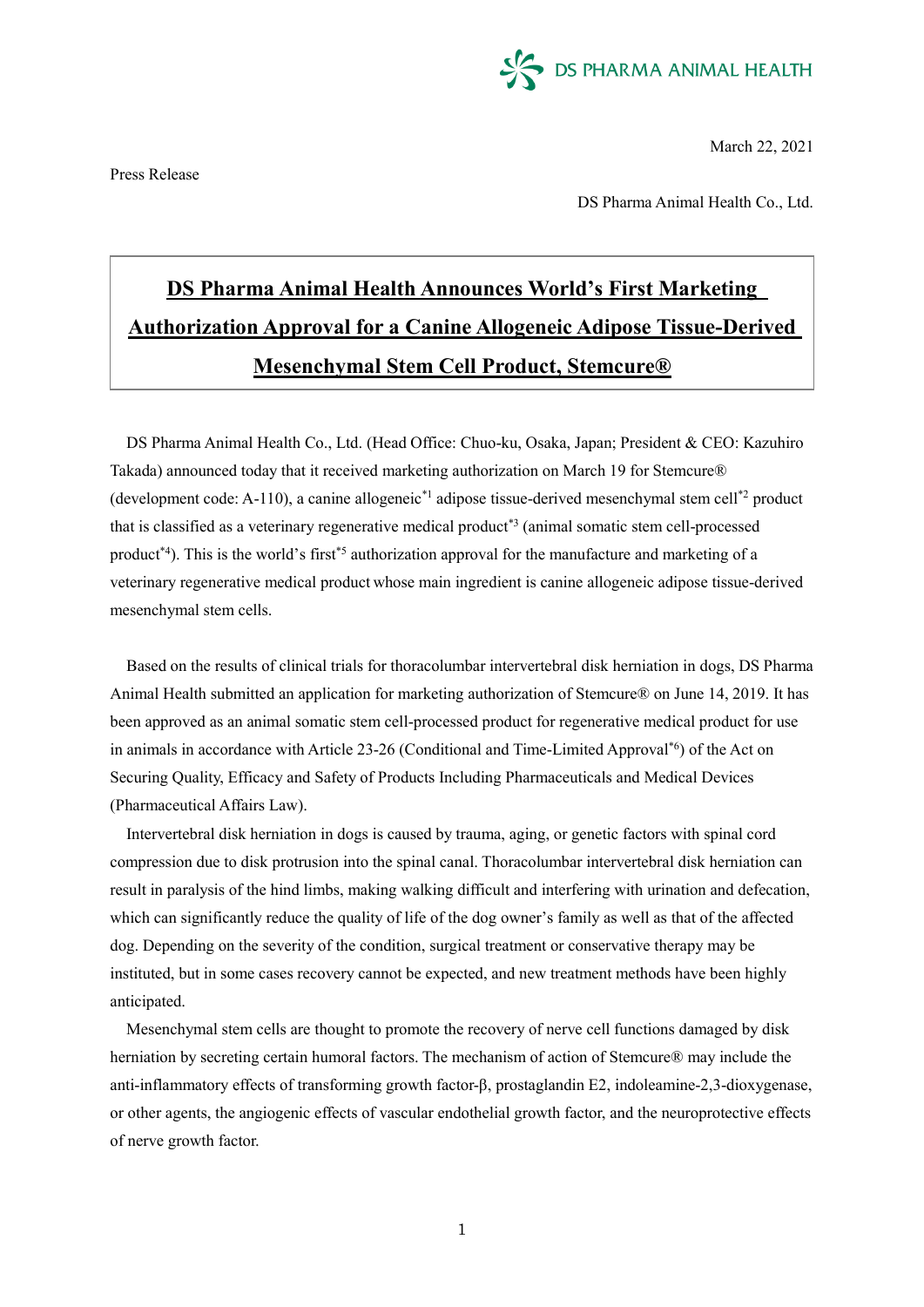

DS Pharma Animal Health began research into veterinary regenerative medical products in 2015, and with technical support provided by Sumitomo Dainippon Pharma Co. Ltd., established the Ikeda Regenerative and Cellular Medicine Center for Animals (Ikeda, Osaka Prefecture), building a system that enables reliable research, development, and manufacturing of safe and high-quality veterinary regenerative medical products. With the marketing authorization gained for this groundbreaking new product, DS Pharma Animal Health seeks to contribute to the treatment of thoracolumbar intervertebral disk herniation in dogs in Japan by offering a new treatment option for this previously intractable disease.

#### Further Information

| 1. Overview of Stemcure®                                                        |                                                                              |
|---------------------------------------------------------------------------------|------------------------------------------------------------------------------|
| Product name:                                                                   | <b>Stemcure®</b>                                                             |
| Constituent cells:                                                              | Canine allogeneic adipose tissue-derived mesenchymal stem cells              |
| Content:                                                                        | $2.5 \times 10^6$ cells in 1 mL                                              |
| Packaging:                                                                      | One vial $(1 \text{ mL})$ or one vial $(2 \text{ mL})$                       |
| Indication:                                                                     | Improvement of clinical signs associated with thoracolumbar                  |
|                                                                                 | intervertebral disk herniation in dogs                                       |
| Dosage and Administration:                                                      | Dilute 0.5 to $1 \times 10^6$ canine mesenchymal stem cells per 1 kg body    |
|                                                                                 | weight using 5% Glucose Injection JP to adjust the infusion volume to 30 mL, |
| then using a transfusion set for red blood cells with an integral mesh filter,  |                                                                              |
| slowly infuse the entire amount at a rate of 0.5 mL per minute. Administer once |                                                                              |
| weekly with a dosing interval of no less than 5 days, for a total duration of 3 |                                                                              |
| weeks.                                                                          |                                                                              |
| Marketing Authorization Holder:                                                 | DS Pharma Animal Health Co., Ltd.                                            |
| Date of Marketing Authorization:                                                | March 19, 2021                                                               |

#### 2. Explanation of Terms

| <b>Terms</b>               | <b>Explanations</b>                                                     |
|----------------------------|-------------------------------------------------------------------------|
| *1. Allogeneic             | Means from the same species, but not from the same individual.          |
| *2. Mesenchymal stem cells | Mesenchymal stem cells are cells that are found in various tissues of   |
|                            | the body that have the potential to become osteoblasts, adipocytes,     |
|                            | chondrocytes, myocytes, and other types of cells. It has been reported  |
|                            | that the functions of these cells include the repair of damaged tissues |
|                            | and regulation of the immune system (suppression of excessive           |
|                            | inflammatory response).                                                 |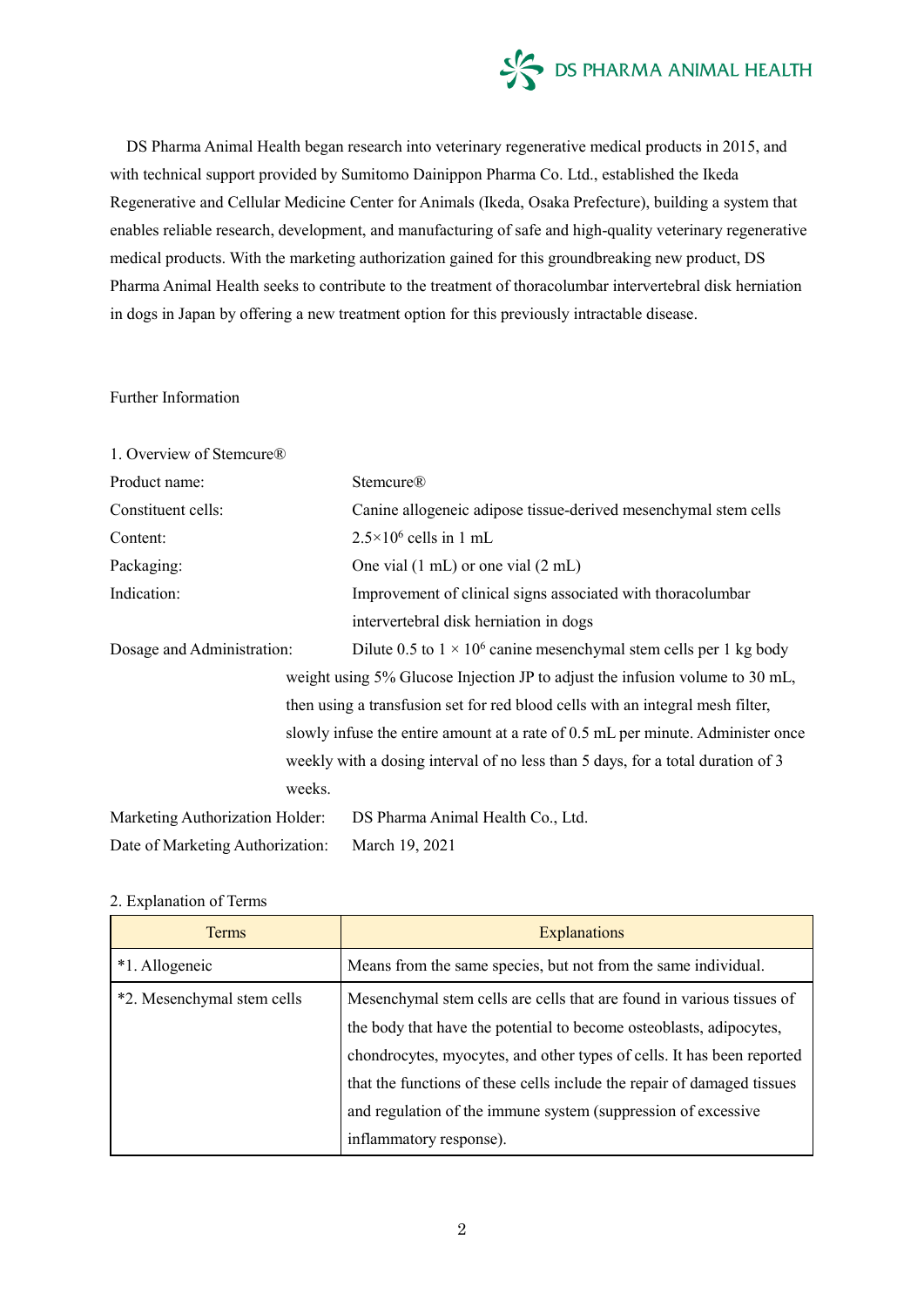

| *3. Veterinary regenerative<br>medical product                    | A regenerative medical product that is exclusively for use in animals.                                                                                                                                                                                                                                                                                                                                                                                                                                                                                                                                                                                                                                                                       |
|-------------------------------------------------------------------|----------------------------------------------------------------------------------------------------------------------------------------------------------------------------------------------------------------------------------------------------------------------------------------------------------------------------------------------------------------------------------------------------------------------------------------------------------------------------------------------------------------------------------------------------------------------------------------------------------------------------------------------------------------------------------------------------------------------------------------------|
| *4. Animal somatic stem cell-<br>processed product                | Products derived from animal cells that are made by culturing animal<br>cells or other processing method for the purpose of "reconstruction,<br>repairing or formation of the structure or function of the bodies of<br>humans or animals" or the "treatment or prevention of disease in<br>humans or animals." As this product made by DS Pharma Animal<br>Health contains mesenchymal stem cells, it is classified as an animal<br>somatic stem cell-processed product.                                                                                                                                                                                                                                                                    |
| *5. World's first                                                 | To the best of our knowledge (as of March 19, 2021), this is the first<br>authorization anywhere in the world for the manufacture and<br>marketing of a veterinary regenerative medical product whose main<br>ingredient is canine allogeneic adipose tissue-derived mesenchymal<br>stem cells.                                                                                                                                                                                                                                                                                                                                                                                                                                              |
| *6. Conditional and Time-Limited Approval Conditions:<br>Approval | Stemcure® must only be used under the guidance of a veterinarian<br>with sufficient knowledge and experience in the diagnosis and<br>treatment of intervertebral disk herniation in dogs; in a setting for<br>animals under treatment for which the use of Stemcure® is deemed<br>appropriate; and in which appropriate measures are taken such as<br>the checking of vital signs and monitoring of laboratory test values.<br>· During the period from the start of the conditional and time-limited<br>approval until the application for marketing approval is submitted<br>again, postmarketing clinical studies of efficacy and safety must be<br>conducted for an adequate number of affected animals<br>Duration of Approval: 7 years |

## **DS Pharma Animal Health Co., Ltd**

DS Pharma Animal Health Co., Ltd. is an R&D-focused manufacturer of veterinary medicines that was established in July 2010 by spinning off the animal health business of Sumitomo Dainippon Pharma Co., Ltd. Our corporate policy aims to contribute to happiness in people's lives by supporting the health of animals. Based on our experience and achievements in veterinary medicines, we are making advances in three business sectors: a companion animal business that supports the bonds between humans and animals, a livestock and aquaculture business that supports a better life for society, and a laboratory testing business that is indispensable to definitive diagnosis.